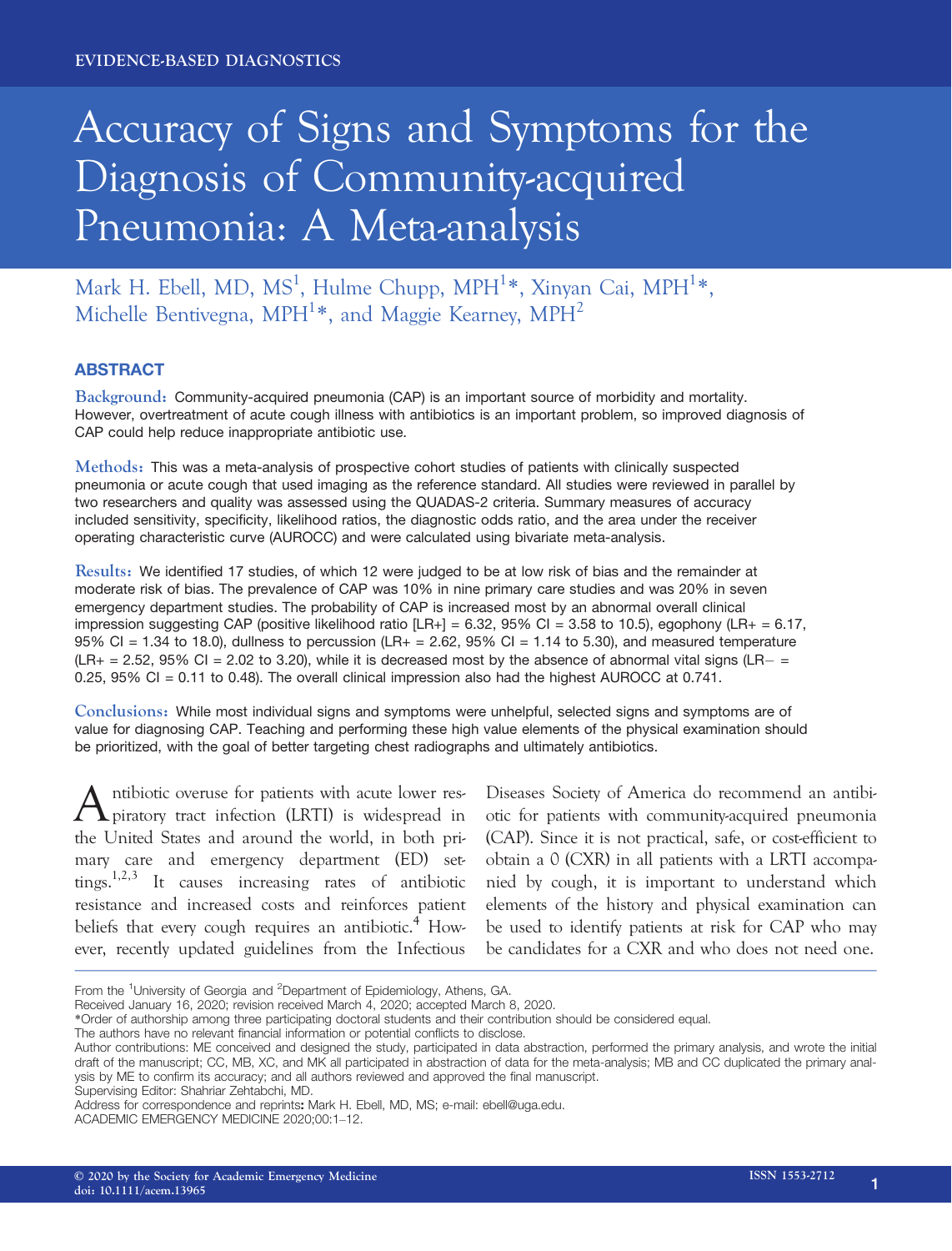In previous meta-analyses, we have shown that normal vital signs and a normal lung examination effectively rule out CAP in patients with acute  $\omega$ <sub>cough</sub><sup>5</sup> that the overall clinical impression is moderately accurate for the diagnosis of CAP in adult,<sup>6</sup> and that C-reactive protein (CRP) is the preferred biomarker for the diagnosis of CAP in outpatients.<sup>1</sup> However, there has been no recent meta-analysis of the accuracy of individual signs and symptoms for the diagnosis of CAP in adults, with the most recent published in 2007.<sup>8,9</sup> In addition, previous meta-analyses did not use modern methods for the assessment of the quality of studies or to perform synthesis of measures of test accuracy.10,11 We therefore set out to perform an updated meta-analysis using modern methods to answer the question: what is the accuracy of signs and symptoms for the diagnosis of CAP in adults.

# **METHODS**

This was a meta-analysis of previously published studies of the accuracy of signs and symptoms for the diagnosis of CAP. The study was registered with the PROSPERO database (#CRD42018108036) and followed PRISMA guidance regarding conduct and reporting of a diagnostic meta-analysis (please see the Data Supplement S1, Appendix S1, available as supporting information in the online version of this paper, which is available at [http://onlinelibrary.wiley.c](http://onlinelibrary.wiley.com/doi/10.1111/acem.13965/full) [om/doi/10.1111/acem.13965/full,](http://onlinelibrary.wiley.com/doi/10.1111/acem.13965/full) for the PRISMA checklist).

# Inclusion Criteria

Studies were included if they recruited a prospective cohort of adolescents or adults presenting with symptoms of respiratory infection or clinically suspected pneumonia (including when it was based on the physician ordering a CXR for respiratory symptoms) in the outpatient setting. The outpatient setting could include primary care, urgent care, and the ED. Studies had to report sufficient information to calculate sensitivity and specificity for the diagnosis of CAP for at least one sign or symptom (including vital signs). No limits were set for country, year, or language. The reference standard had to be imaging (radiography or CT) and had to have been performed in all participants or in all patients at high risk for pneumonia and a random sample of low-risk patients, to avoid verification bias.

Studies were excluded if they enrolled patients because they had dyspnea or sepsis rather than suspected CAP. They were also excluded if patients were in a specialized population such as only patients in skilled nursing facilities, immunosuppressed patients, or patients with chronic lung disease. Studies of ventilator or hospital-acquired pneumonia and studies of the diagnosis of a specific pathogen were excluded, although studies limited to older adults were included. Studies were excluded if they used a case–control design (i.e., recruited patients with known CAP and healthy controls or matched patients with and without radiographic pneumonia).

# Search Strategy

This study is the second of three planned systematic reviews (biomarkers to diagnose CAP, signs and symptoms to diagnose CAP, and biomarkers for prognosis in CAP) that used a single search strategy. The search of the Medline database using the PubMed front-end was built around the concepts of "signs, symptoms, and biomarkers"; "community-acquired pneumonia"; and "accuracy or prognosis" linked by Boolean AND joins and is shown in Data Supplement S1, Appendix S2. The limits "has abstract," "human," and adult age ranges were applied to the search. In addition, the reference lists of included studies were reviewed for additional articles, as were two older systematic reviews identified by our search. $8,9$ 

## Data Abstraction

All abstracts were reviewed for inclusion by the lead author (MHE) and by one of four graduate students in epidemiology (CC, MK, MB, or XC). For any abstract deemed potentially of interest, the full article was obtained and reviewed by the lead author and one other reviewer. Studies meeting inclusion and exclusion criteria were reviewed in parallel by the lead author and a graduate student who each abstracted variables describing study characteristics, study quality, and test accuracy data (true positives, true negatives, false negatives, and false positives). Discrepancies were resolved through consensus discussion.

# Assessment of Study Quality

The QUADAS-2 tool was adapted for our study and definitions for low, unclear, and high risk of bias prespecified for each domain.<sup>10</sup> The full adapted tool is shown in Data Supplement S1, Appendix S3.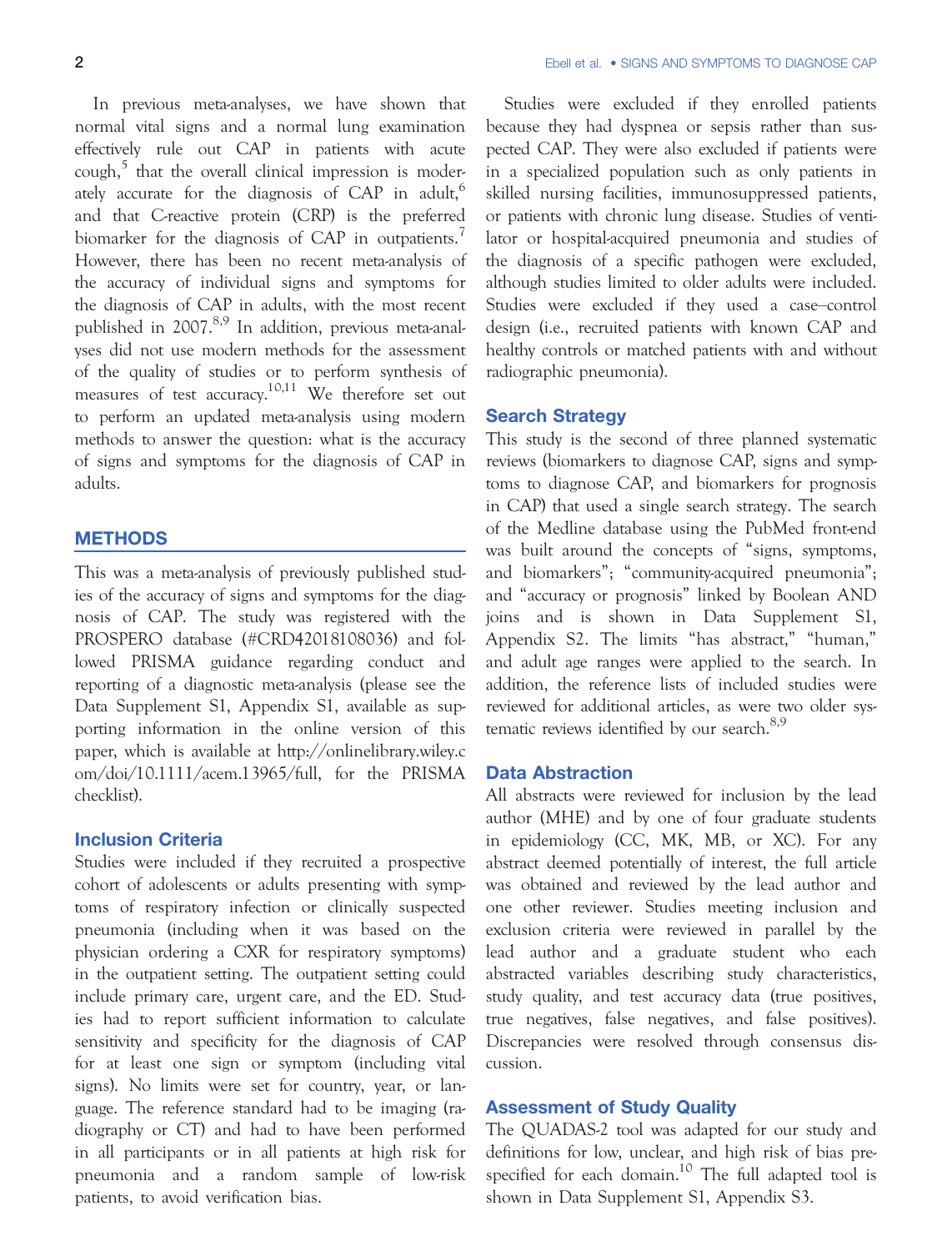### Analytic Strategy

Similar signs and symptoms were grouped together. For example, "purulent sputum," "sputum (purulent)," and "mucopurulent sputum" were grouped into a single variable called "sputum (purulent)." Both the original sign or the symptom name and new groupings are shown in the full data table in the Data Supplement S1, Appendix S3. For vital signs and other continuous variables, similar cutoffs to define an abnormal finding were combined where clinically reasonable, i.e., temperature greater than 37.7°C and temperature greater than 38.0°C. For studies reporting the overall clinical impression in multiple categories, "higher than 75%" and "quite sure" or "very sure" were defined as overall clinical impression of pneumonia.<sup>12,13</sup>

Data were imported into R (version 3.5.2) using the R Studio framework (version 1.1.463). We performed bivariate meta-analysis if there were three or more studies of a sign or symptom using the mada package (version 0.5.8) to calculate summary receiver operating characteristic (ROC) curves and measures of accuracy with 95% confidence intervals  $(CIs).<sup>14</sup>$  Where only a single study described the accuracy of a test and cutoff, we used the diagti procedure in Stata version 15.1 (Stat-Corp) to calculate measures of accuracy with 95% CIs.

Threshold effects occur when the cutoff for an abnormal test varies, resulting in a tradeoff between sensitivity and specificity. This can be an explicit variation in cutoff (e.g., in a biomarker such as CRP) or implicit for a sign or symptom (e.g., any cough vs. only moderate or severe cough). When a threshold effect was observed based on inspection of the summary ROC curve, we presented the ROC curve but did not necessarily report summary estimates of sensitivity and specificity. We reported the area under the ROC curves (AUROCCs) as a measure of overall discrimination where at least seven studies reported a sign or symptom and the likelihood ratio differed significantly from 1.0 (this threshold was determined post hoc after a review of the available studies). We also calculated summary estimates of diagnostic accuracy (sensitivity, specificity, likelihood ratios, and the diagnostic odds ratio) accompanied by 95% CIs. Positive and negative predictive values for typical prevalences of CAP in the outpatient setting are selectively reported for key signs and symptoms. Subgroup analyses were performed for selected signs and symptoms by inclusion criteria (patients were recruited because CXR was ordered vs. any patient with LRTI) and location (ED vs. primary care).

#### RESULTS

A total of 792 abstracts were identified by our search, as well as eight from the review of reference lists and one from the author's files. A bridge search was performed in August 2019 and identified 29 additional studies; one was reviewed in full but did not meet inclusion criteria. Thus, a total of 830 abstracts were reviewed, of which 141 were reviewed in full and 16 met our inclusion and exclusion criteria and were included in the final quantitative analysis. The search process is summarized in Figure 1.

Characteristics of included studies are summarized in Table 1. The setting for data collection was primary care for nine studies and the ED for seven studies, and the number of patients studied ranged from 52 to 2,820. The mean age of participants ranged from 32 to 62 years, and 48% to 60% were female. Nine studies were set in Europe, five in the United States, and one each in Israel and Chile. All studies used a new infiltrate or presence of radiographic diagnosis of pneumonia on chest x-ray as the reference standard test; we identified no studies that used CT as the reference standard. In one study, all patients where the clinician suspected pneumonia or with CRP> 50 mg/ L received a CXR, as well as a 25% random sample of all other patients ( $n = 97$ ); none of the latter were diagnosed with pneumonia.<sup>15</sup> Four studies only included patients where the physician felt a CXR was clinically indicated, $16,17,18,19$  while the remainder included patients presenting with respiratory symptoms, whether or not the physician ordered a CXR. Because one study had somewhat different procedures for data collection in each of three states, in the assessment of study quality and the analysis each state was treated as a separate study.<sup>18</sup> In the nine primary care studies included in the current analysis, the prevalence of CAP was 10% (556/5,579), while it was 20% (584/2,928) in the seven ED studies.

Study quality was assessed using the QUADAS-2 framework and was judged to be low risk of bias for 12 studies and moderate risk of bias for five studies (Table 2). A detailed description of the assessment of study quality for each included study is shown in Data Supplement S1, Appendix S3.

The accuracy of studies is summarized in Table 3 (individual study level data are provided in Data Supplement S1, Appendix S6). The overall clinical impression was more helpful for ruling in than for ruling out CAP (positive likelihood ratio [LR+] = 6.32, 95%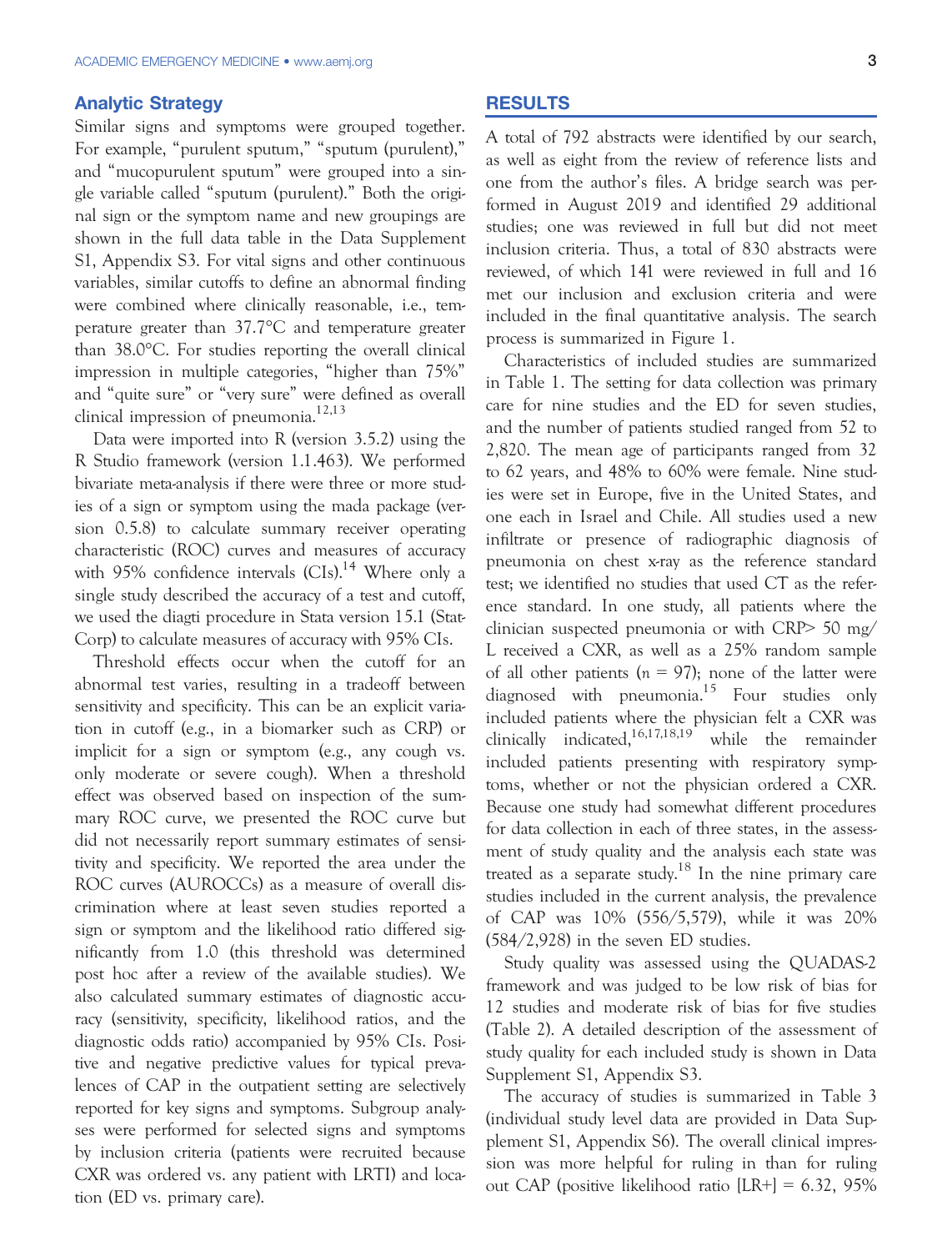

Figure 1. PRISMA flow diagram describing the search process

CI 3.58-10.5; negative likelihood ratio  $[LR-] = 0.54$ , 95% CI = 0.46 to 0.64). It had the highest LR + of any finding and also had the highest AUROCC at 0.741 (Figure 2) with no clear pattern regarding accuracy for patients enrolled in studies because they presented with acute RTI compared with those recruited because they had been referred for a CXR.

The only element of the medical history significantly associated with the likelihood of CAP based on the likelihood ratios was chronic obstructive pulmonary disease as a comorbidity (LR+ = 2.37, 95% CI = 1.21 to 4.33; LR  $- = 0.88$ , 95% CI = 0.78 to 0.97). Regarding patient-reported symptoms, subjective fever and chills, the absence of coryza and rhinorrhea, dyspnea, and chest pain significantly increased the likelihood of CAP when present  $(LR + = 1.21)$  to 1.47) and reduce the likelihood of CAP when absent  $(LR - =$ 0.68 to 0.86). Cough had little discriminatory value, but this is likely because cough was usually required as an entrance criterion for the studies.

Egophony when present significantly increases the likelihood of CAP when present  $(LR + 6.17, 95\%)$  $CI = 1.34$  to 18.0), although the sensitivity is quite low and the CI broad. Other signs significantly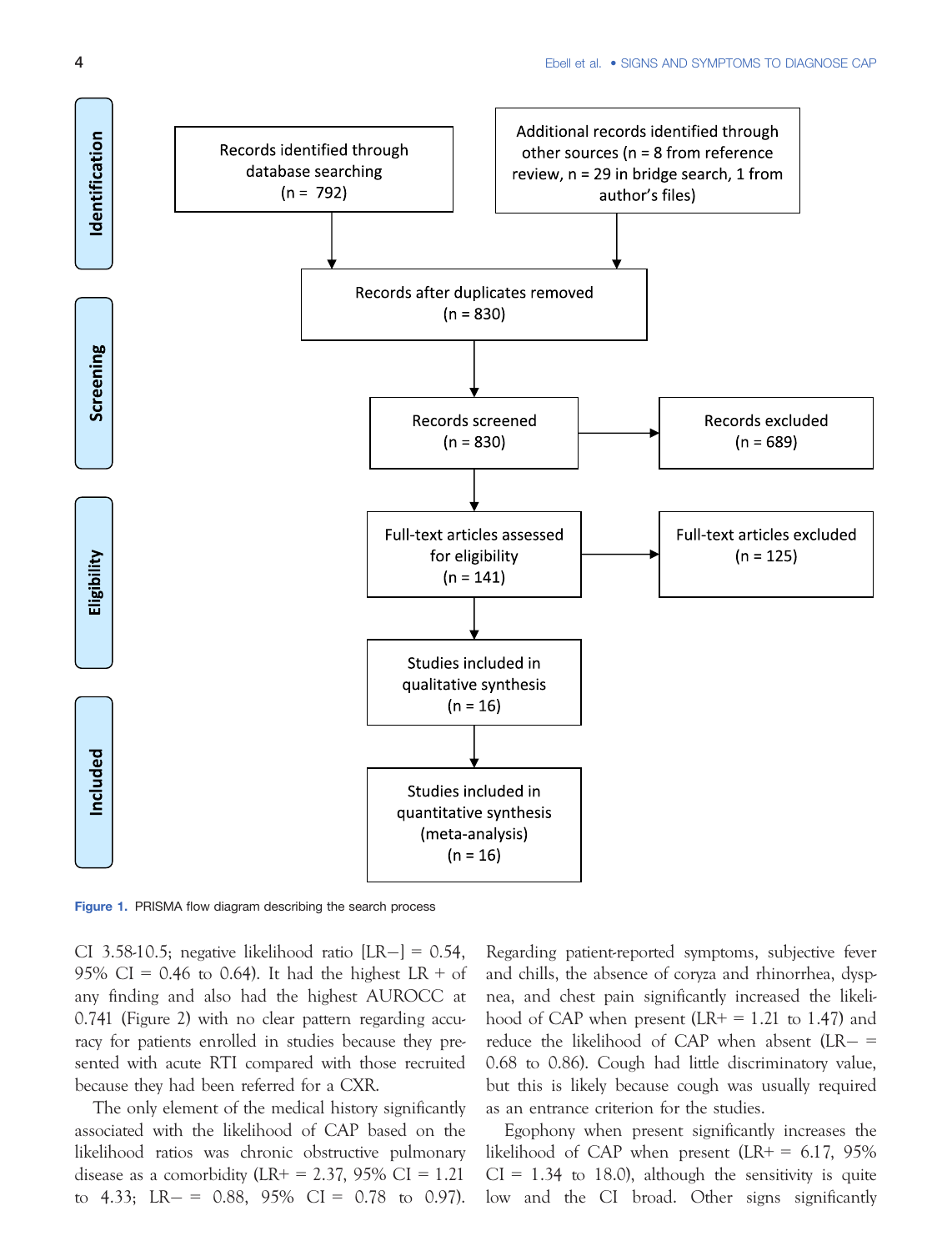| Characteristics of Included Studies, Stratified by Setting (Primary Care<br><b>Table</b> |                |                                 | or Other Outpatient Versus ED)                                                                                                                                                                                                                              |                               |                                                                                       |                          |               |
|------------------------------------------------------------------------------------------|----------------|---------------------------------|-------------------------------------------------------------------------------------------------------------------------------------------------------------------------------------------------------------------------------------------------------------|-------------------------------|---------------------------------------------------------------------------------------|--------------------------|---------------|
| Author, Year                                                                             | Number         | Sex                             | Inclusion Criteria                                                                                                                                                                                                                                          | Age                           | Reference Standard (Prevalence<br>CAP)                                                | Country                  | Years         |
| Primary care                                                                             |                |                                 |                                                                                                                                                                                                                                                             |                               |                                                                                       |                          |               |
| Holm, 2007 <sup>28</sup>                                                                 | 364            | 51% female                      | diagnosed LRTI; excluded if recent hospitalization,<br>severe illness requiring immediate hospitalization,<br>Consecutive adults 18 years or older with GP-<br>pregnancy, or already in study                                                               | Median 50 years               | CXR with new infiltrate (13.4%)                                                       | Denmark                  | 2002-2003     |
| Hopstaken, 2003 <sup>29</sup>                                                            | 246            | $\frac{1}{2}$                   | Consecutive adults 18 years or older with acute LRTI<br>lactating, antibiotic allergy, other severe disease, or<br>defined as new or worsening cough and other<br>clinical characteristics; excluded if pregnant/<br>recent hospitalization or antibiotics. | Mean 52 years                 | CXR with new infiltrate (13.2%)                                                       | Netherlands              | 1998-1999     |
| Lieberman, 2003 <sup>30</sup>                                                            | 250            | 53% female                      | Febrile adult 21 years or older with at least one of<br>cough, coryza, sore throat, or hoarseness                                                                                                                                                           | Mean 40 years                 | resolved after treatment (7.6%)<br>CXR with new infiltrate that                       | <b>Israel</b>            | 1999          |
| Melbye, 1988 <sup>12</sup>                                                               | $\overline{7}$ | 48% female                      | Patients age 15 years or older with LRTI suspected<br>to be CAP                                                                                                                                                                                             | Mean 48 years                 | resolved at 4 weeks (15.5%)<br>CXR with new infiltrate that                           | Norway                   | 1986          |
| Melbye, 1992 <sup>15</sup>                                                               | 581            | 58% female                      | Patients age 18 years or older presenting with<br>symptoms suggestive of respiratory or throat<br>infection                                                                                                                                                 | Mean 32 years                 | resolved on follow-up (5.0%)<br>CXR showing a density that                            | Norway                   | 1988-1989     |
| Moberg, 2016 <sup>13</sup>                                                               | 100            | 55% female                      | Physician-suspected CAP, age 18+ years, and<br>respiratory symptoms for at least 24 hours                                                                                                                                                                   | Mean 56 years                 | CXR with new infiltrate (45.0%)                                                       | Sweden                   | 2011-2014     |
| Moore, 2017 <sup>16</sup>                                                                | 720            | 49% female                      | CXR ordered by treating physician due to suspicion<br>infective by treating physician, 16+ years, and had<br>Acute cough as the main symptom, judged to be<br>of pneumonia                                                                                  | 45% were 60 years<br>or older | CXR with possible, probable, or<br>definite pneumonia (16.0%)                         | Kingdom<br>United        | 2009-2013     |
| van Vugt, 2013 <sup>22</sup>                                                             | 2820           | 60% female                      | Patients 18 years and older with acute cough or<br>clinically suspected as having LRTI                                                                                                                                                                      | Mean 50 years                 | CXR with new infiltrate (5.0%)                                                        | 12 European<br>countries | 2007-2010     |
| Steurer, 2011 <sup>31</sup>                                                              | 464            | 50% female                      | subjective or objectively measured fever. Excluded<br>ung disease other than chronic<br>Patients age 18 years or older with cough and<br>bronchitis or immunosuppression.<br>if known chronic I                                                             | Mean 47 years                 | shadowing for which there is no<br>other explanation (20.5%)<br>CXR with radiographic | Switzerland              | 2006-2009     |
| 品                                                                                        |                |                                 |                                                                                                                                                                                                                                                             |                               |                                                                                       |                          |               |
| Wipf, 1999 <sup>32</sup>                                                                 | 52             | 0% female                       | Adults with new or worsening cough accompanied<br>by increased or darkening sputum production                                                                                                                                                               | Mean 62 years                 | CXR with new infiltrate (46.2%)                                                       | <b>United States</b>     | 1990-1993     |
| Diehr, 1984 <sup>33</sup>                                                                | 483            | 51% female                      | less than 1 month duration;<br>excluded if pregnant<br>Adults with cough                                                                                                                                                                                    | Mean 40 years                 | CXR with radiographic<br>pneumonia (9.9%)                                             | <b>United States</b>     | $\frac{1}{2}$ |
| Gennis, 1989 <sup>19</sup>                                                               | 308            | 43% female                      | ordered to evaluate for possible CAP; excluded if<br>Patients 16 years or older where a CXR had been<br>pregnant                                                                                                                                            | Mean 54 years                 | CXR interpreted as positive or<br>equivocal for pneumonia<br>(38.3%)                  | <b>United States</b>     | 1984-1985     |
| Gonzalez Ortiz, 1995 <sup>34</sup>                                                       | 141            | $\frac{\mathsf{g}}{\mathsf{g}}$ | (>38°C) and respiratory symptoms; excluded if focal<br>other infection such as meningitis<br>Patients 15 years or older presenting with fever<br>signs suggesting                                                                                           | $\frac{1}{2}$                 | CXR with findings suggestive of<br>pneumonia (37.6%)                                  | Spain                    | g             |
|                                                                                          |                |                                 |                                                                                                                                                                                                                                                             |                               |                                                                                       |                          | (Continued)   |

# ACADEMIC EMERGENCY MEDICINE • www.aemj.org 5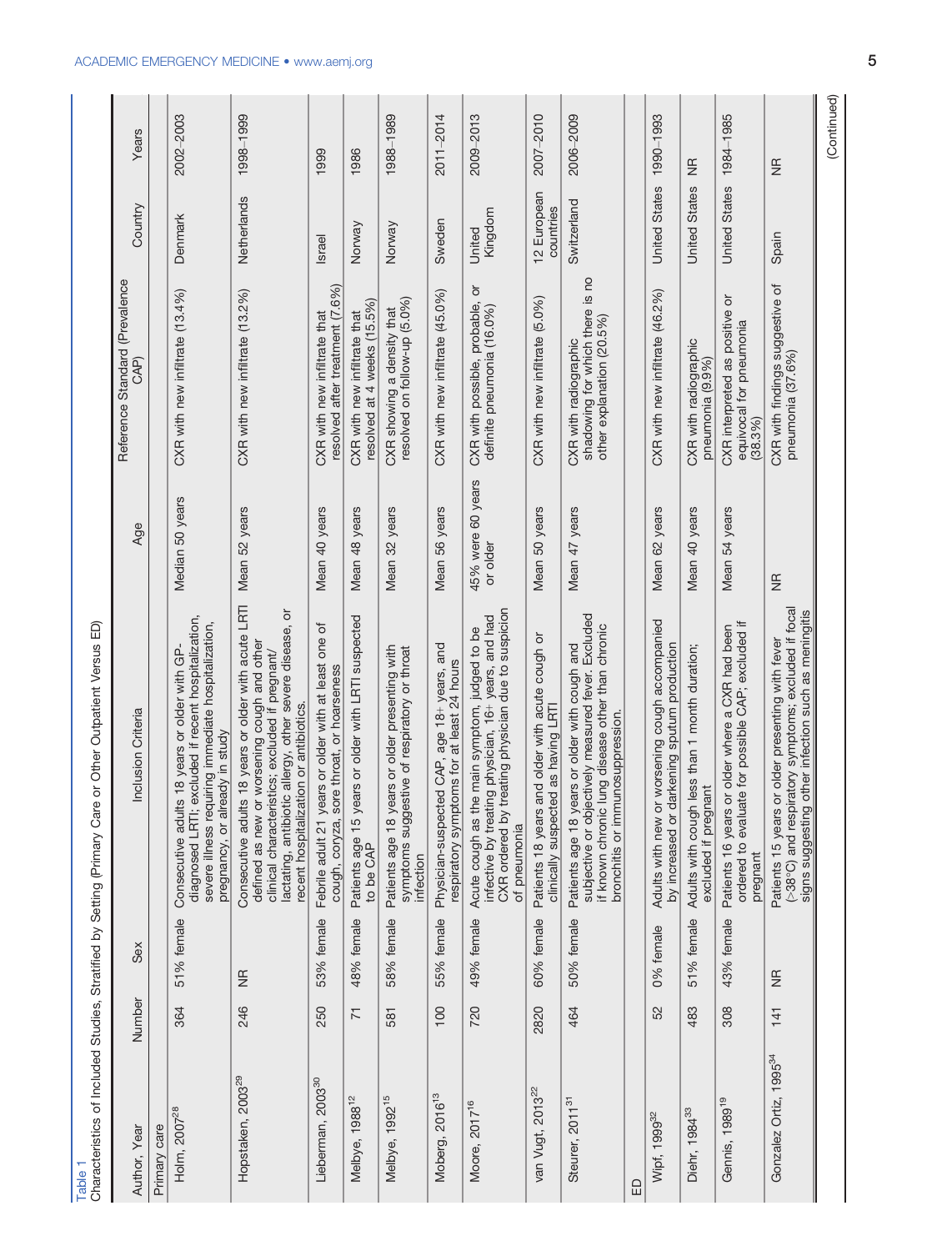| Table 1 (continued)         |        |     |                                                                                                                                                                                                              |                                                            |                                                                              |                         |       |
|-----------------------------|--------|-----|--------------------------------------------------------------------------------------------------------------------------------------------------------------------------------------------------------------|------------------------------------------------------------|------------------------------------------------------------------------------|-------------------------|-------|
| Author, Year                | Number | Sex | Inclusion Criteria                                                                                                                                                                                           | Age                                                        | Reference Standard (Prevalence<br>CAP)                                       | Country                 | Years |
| Saldías, 2007 <sup>35</sup> | 325    |     | or older with fever or respiratory<br>immunocompromised or chronic lung disease.<br>symptoms presenting to the ED. Excluded if<br>59% female Patients 15 years                                               | Mean 53 years                                              | CXR with radiographic<br>pneumonia (34.5%)                                   | Chile                   | 2005  |
| Singal, 1989 <sup>17</sup>  | 255    |     | or older where a CXR had been<br>ordered to evaluate for possible CAP<br>58% female Patients 18 years                                                                                                        | Mean 54 years                                              | equivocal, or possible infiltrate<br>CXR interpreted as positive,<br>(15.7%) | United States 1986-1987 |       |
| Tape, 1991 <sup>18</sup>    | 1364   |     | pneumonia was a possibility or at Mean 45.4 years<br>dyspnea, wheeze, or altered mentation and CXR<br>least two of fever, cough, sputum, pleuritic pain,<br>58% female Physician thought<br>had been ordered | Illinois, 47.6 years<br>41 years Virginia<br>Nebraska, and | CXR interpreted as probable or<br>definite pneumonia (13.9%)                 | United States 1987-1988 |       |
|                             |        |     | ויים באייני האייני האייני האייני האייני האייני האייני האייני האייני האייני האייני האייני האייני האייני האייני ה                                                                                              |                                                            |                                                                              |                         |       |

= not reported. CAP = community-acquired pneumonia; CXR = chest radiograph; GP = general practitioner; NR = not reported. general practitioner; NR  $\parallel$ = community-acquired pneumonia; CXR = chest radiograph; GP ⊖<br>८

 $\overline{6}$  Ebell et al. **Ebell et al. • SIGNS AND SYMPTOMS TO DIAGNOSE CAP** 

> associated with an increased risk of CAP include dullness to percussion, confusion, crackles, decreased breath sounds, any abnormal lung founds, the presence of rhonchi, and toxic or ill-appearance  $(LR+$ 1.46 to 2.62). As with symptoms, the absence of a finding had less effect on reducing the likelihood of CAP ( $LR - = 0.61$  to 0.96) than its presence did on increasing it.

> Abnormal vital signs were also associated with an increased risk of CAP, including measured temperature  $\geq$  37.7 to 38.0°C, O<sub>2</sub> saturation < 95%, heart rate > 100 beats/min, and respiratory rate > 20 to 25/ min (LR+ = 2.02 to 2.52). The absence of any abnormal vital signs had a negative likelihood ratio of 0.25, providing good evidence against the presence of CAP.

> Only the presence of "any abnormal vital sign " had a sensitivity above 80% (93%), while clinical characteristics with a specificity greater than 90% were history of chronic obstructive pulmonary disease, egophony, dullness to percussion, and confusion. Clinical characteristics with a positive likelihood ratio greater than 2.5 include egophony, dullness to percussion, confusion, and measured temperature greater than 37.7 to 38.0 °C. Only the absence of any abnormal vital sign had a negative likelihood ratio less than 0.5, at 0.25. The highest AUROCCs were found for the overall clinical impression (0.741), any abnormal lung finding (0.669), and measured temperature greater than 37.7 to 38.0 °C (0.637).

> Another measure of overall diagnostic accuracy or discrimination is the diagnostic odds ratio (DOR). Findings with the highest DOR for the diagnosis of CAP were the overall clinical impression (11.5, 95%  $CI = 6.7-18.5$ , egophony  $(6.5, 95\% \text{ CI} = 1.4-18.9)$ , and any abnormal vital sign  $(6.0, 95\% \text{ CI} = 3.0$ 10.6).

> Comparing studies of patients recruited because they had a CXR ordered versus studies that recruited all patients with acute RTI, there was no clear pattern for the accuracy of abnormal lung examination, chest pain, crackles, dullness to percussion, dyspnea, or tachycardia when stratified by these variables (Data Supplement S1, Appendix S4). We also compared studies set in the ED with those set in primary care for selected signs and symptoms where there were an adequate number of studies in each setting. There was no clear pattern for overall clinical impression or crackles on examination. For the symptom of dyspnea, all five studies in the primary care setting were more sensitive than the ED studies, while all four ED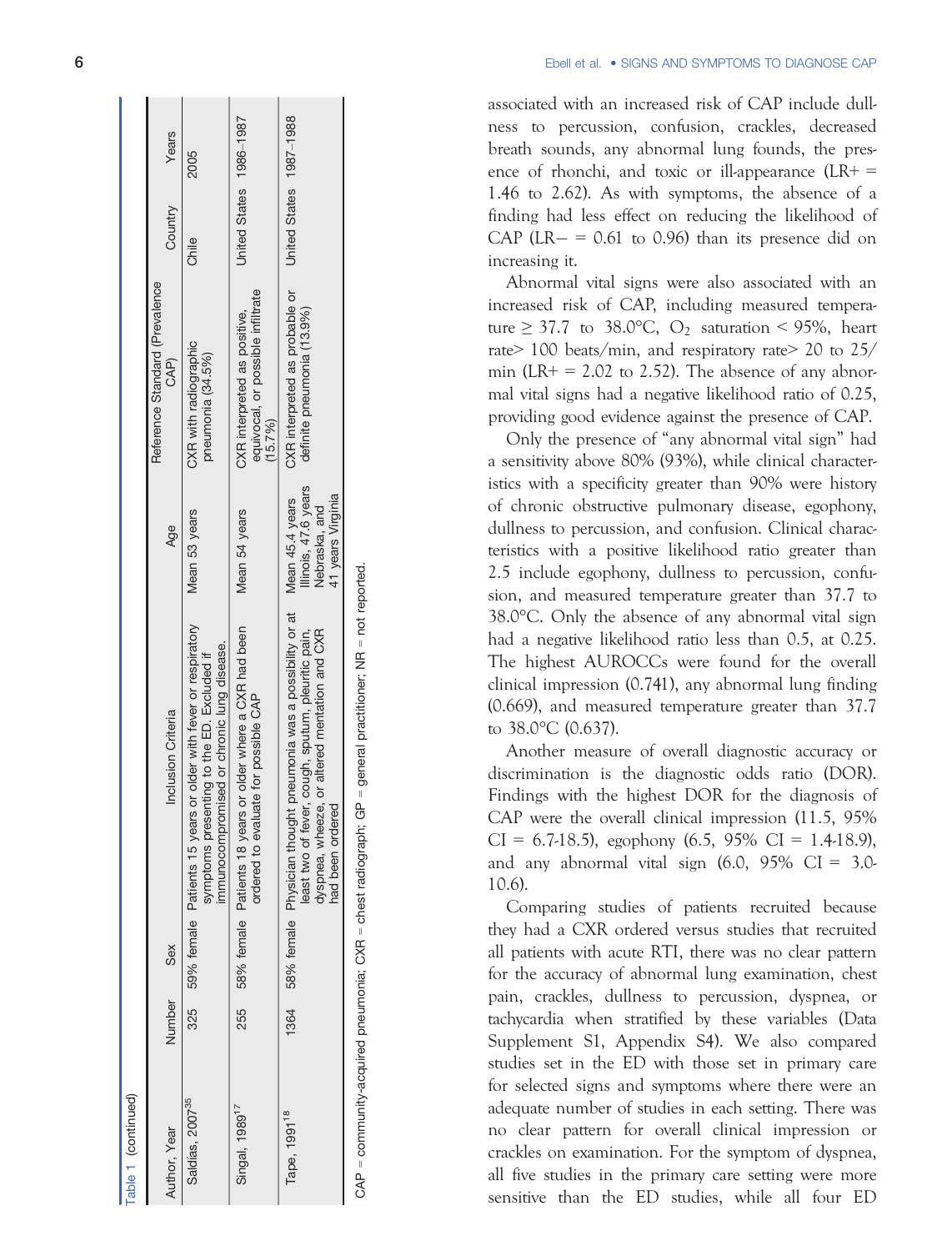| ٠.<br>. .<br>n e s<br>ų. |  |  |  |  |  |
|--------------------------|--|--|--|--|--|
|--------------------------|--|--|--|--|--|

Overview of Study Quality

|                                                | Patient<br>Selection | <b>Index Test</b> | Reference<br>Standard | Flow and<br>Timing | $L = 0$ , M = 1, and H = 2 + With High<br>Likelihood of Bias |
|------------------------------------------------|----------------------|-------------------|-----------------------|--------------------|--------------------------------------------------------------|
| Diehr, 1984 <sup>33</sup>                      |                      |                   |                       |                    |                                                              |
| Gonzalez Ortiz, 1995 <sup>34</sup>             |                      |                   |                       |                    |                                                              |
| Holm, 2007 <sup>28</sup>                       |                      |                   |                       |                    |                                                              |
| Hopstaken, 2003 <sup>29</sup>                  |                      |                   |                       |                    |                                                              |
| Lieberman, 2003 <sup>30</sup>                  |                      |                   |                       |                    |                                                              |
| Melbye, 1988 <sup>12</sup>                     |                      |                   |                       |                    |                                                              |
| Moore, 2017 <sup>16</sup>                      |                      |                   |                       |                    |                                                              |
| Saldías, 2007 <sup>35</sup>                    |                      |                   |                       |                    |                                                              |
| Steurer, 2011 <sup>31</sup>                    |                      |                   |                       |                    |                                                              |
| van Vugt, 2013 <sup>22</sup>                   |                      |                   |                       |                    |                                                              |
| Wipf, 1999 <sup>32</sup>                       |                      |                   |                       |                    | L                                                            |
| Tape (Nebraska, Illinois), 1991 <sup>18*</sup> | L                    |                   |                       |                    |                                                              |
| Singal, 1989 <sup>17</sup>                     | H                    |                   |                       |                    | M                                                            |
| Moberg, 2016 <sup>13</sup>                     |                      |                   | H                     |                    | M                                                            |
| Melbye, 1992 <sup>15</sup>                     |                      |                   |                       | H                  | M                                                            |
| Gennis, 1989 <sup>19</sup>                     | H                    |                   |                       |                    | M                                                            |
| Tape (Virginia), 1991 <sup>18*</sup>           |                      |                   | Η                     |                    | M                                                            |

\*Because this study used different data collection procedures in Virginia, quality is assessed separately for that state.

studies were more specific than the primary care studies (Data Supplement S1, Appendix S5).

#### **DISCUSSION**

The history and physical examination is a critical component of the evaluation of patients with acute cough. However, many individual signs and symptoms have limited value (especially when absent), and knowledge of the signs and symptoms most predictive of CAP can help physicians focus their evaluation. Based on the DOR, a measure of overall discrimination, the following elements of the clinical examination are most useful: the overall clinical impression, the presence of egophony, any abnormal vital sign, any abnormal lung finding, tachypnea, and the presence of measured fever. Based on the comparison of subjective with objective temperature, one concludes that the absence of subjective fever helps rule out CAP, while the presence of measured fever tends to rule it in (Figure 2). However, the converse (absence of measured fever or presence of subjective fever) is less helpful diagnostically.

The  $LR +$  and  $LR -$  for a number of signs and symptoms that are often acquired as part of the history and physical examination such as dullness to percussion, confusion, crackles, decreased breath sounds, any abnormal lung founds, the presence of rhonchi, and toxic or ill appearance were significantly associated with the presence or absence of CAP. However, the likelihood ratios were all between 0.5 and 2.0 for these findings, so they have little impact on the diagnostic likelihood of CAP and were especially unhelpful when negative. On the other hand, physician integration of individual signs and symptoms has much higher diagnostic accuracy. This has been previously shown—that the overall clinical impression can approximate the accuracy of a clinical prediction  $rule<sup>20</sup>$ 

The summary ROC curve for overall clinical impression shows data consistent with a threshold effect for studies including any patient with acute RTI. For those who were only included if a CXR was ordered, specificity was consistent but sensitivity varied, perhaps due to differences in the threshold for ordering the test. Review of the summary ROC curve for fever (Figure 3) revealed that subjective fever was more sensitive (63% vs. 34%) but less specific (55% vs. 87%) than measured temperature> 37.7 to 38.0°C for the diagnosis of CAP.

The symptom of dyspnea showed a pattern of diagnostic accuracy by setting, being more sensitive in primary care and more specific in the ED. This may reflect different implicit cutoffs, with primary care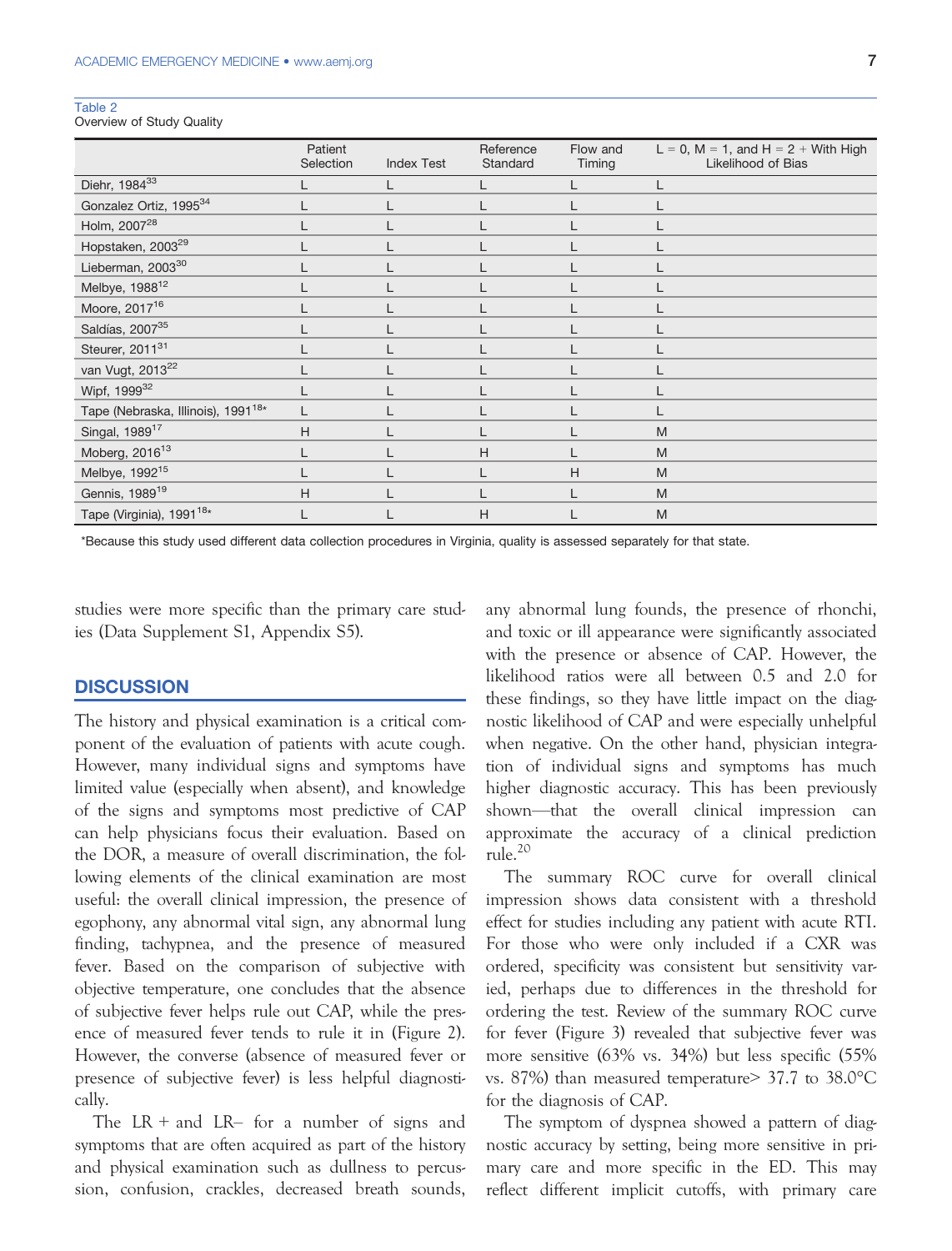#### Table 3

Diagnostic accuracy for individual elements of the medical history and physical examination

| Sign or symptom                          | <b>Studies</b><br>(patients) | Sensitivity<br>$(95% \text{ Cl})$          | <b>Specificity</b><br>$(95% \text{ Cl})$ | $LR+$ (95% CI)      | $LR - (95\% \text{ Cl})$ | Diagnostic<br>odds ratio<br>(95% CI)      | <b>AUROCC</b> |
|------------------------------------------|------------------------------|--------------------------------------------|------------------------------------------|---------------------|--------------------------|-------------------------------------------|---------------|
| Overall clinical<br>impression           | 7(5081)                      | $0.50(0.39-0.61)$                          | $0.92(0.84 - 0.96)$                      | $6.32$ (3.58-10.5)  | $0.54(0.46-0.64)$        | $11.5(6.7-18.5)$                          | 0.741         |
| Medical history                          |                              |                                            |                                          |                     |                          |                                           |               |
| Chronic obstructive<br>pulmonary disease | 3(748)                       |                                            | $0.19(0.13-0.27)$ $0.91(0.86-0.95)$      | $2.37(1.21 - 4.33)$ |                          | $0.88$ (0.78-0.97) 2.74 (1.24-5.51)       |               |
| Previous pneumonia                       | 3(1245)                      | $0.13(0.02 - 0.47)$                        | $0.90(0.63 - 0.98)$                      | $1.32(0.81 - 2.00)$ | $0.96(0.81 - 1.02)$      | $1.39(0.79-2.21)$                         |               |
| Any comorbidity                          | 3(3904)                      | $0.44(0.33-0.55)$                          | $0.63$ (0.50-0.75)                       | 1.19 (0.99-1.48)    | $0.90(0.80 - 1.01)$      | $1.34(0.98-1.80)$                         |               |
| Alcohol use disorder                     | 3(988)                       | $0.06$ (0.02-0.23)                         | $0.96(0.93 - 0.98)$                      | <b>NC</b>           | <b>NC</b>                | <b>NC</b>                                 |               |
| Smoking (current)                        | 4 (3425)                     | $0.32(0.13 - 0.59)$                        | $0.69(0.54-0.81)$                        | 1.06 (0.53-1.78)    | $0.97(0.66 - 1.22)$      | $1.18(0.44 - 2.73)$                       |               |
| Male sex                                 | 4 (3539)                     | $0.46(0.39 - 0.54)$                        | $0.57(0.52 - 0.61)$                      | $1.08(0.93 - 1.23)$ | $0.94(0.83 - 1.06)$      | $1.15(0.88 - 1.47)$                       |               |
| Smoking (ever)                           | 3 (1434)                     | $0.50(0.30-0.69)$                          | $0.52(0.36 - 0.67)$                      | 1.03 (0.78-1.28)    | $0.97(0.75 - 1.18)$      | $1.09(0.66 - 1.70)$                       |               |
| Symptoms                                 |                              |                                            |                                          |                     |                          |                                           |               |
| Pleuritic chest pain                     | 3(1245)                      | $0.32(0.26-0.39)$                          | $0.87(0.65 - 0.96)$                      | 2.76 (0.97-7.133)   | $0.81$ (0.70-1.02)       | 3.56 (0.95-9.77)                          |               |
| Fever (subjective)                       | 8 (4907)                     | $0.63$ (0.50-0.74)                         | $0.55(0.38 - 0.71)$                      | 1.47 (1.26-1.71)    | $0.68$ (0.58-0.80)       | $2.10(1.48-2.87)$                         | 0.623         |
| Chills                                   | 7 (2453)                     | $0.55(0.43 - 0.67)$                        | $0.62$ (0.50-0.72)                       | $1.44(1.26-1.65)$   | $0.73(0.63-0.83)$        | $2.00(1.58-2.49)$                         | 0.610         |
| Coryza and<br>rhinorrhea absent          | 4 (1106)                     | $0.60(0.40 - 0.77)$                        | $0.57(0.22 - 0.66)$                      | $1.43(1.11-2.00)$   | $0.71(0.56-0.86)$        | 2.07 (1.31-3.13)                          |               |
| Sputum (bloody)                          | 4 (1582)                     | $0.13(0.06 - 0.27)$                        | $0.90(0.84 - 0.94)$                      | 1.33 (0.80-2.06)    | $0.96(0.84 - 1.02)$      | $1.41(0.78 - 2.47)$                       |               |
| Dyspnea                                  | 10 (5626)                    | $0.63(0.48-0.75)$                          | $0.51(0.31 - 0.71)$                      | $1.30(1.07-1.65)$   | $0.75(0.66-0.85)$        | $1.75(1.28-2.34)$ 0.598                   |               |
| Sore throat absent                       | 3(782)                       | $0.60(0.49-0.70)$                          | $0.52(0.28-0.75)$                        | $1.29(0.75-1.77)$   | $0.81$ (0.57-1.34)       | 1.78 (0.65-3.83)                          |               |
| Chest pain                               | 8 (5031)                     | $0.51(0.33 - 0.69)$                        | $0.58(0.37 - 0.76)$                      | 1.21 (1.05-1.42)    | $0.86$ (0.78-0.94)       | 1.41 (1.13-1.74) 0.549                    |               |
| Headache                                 | 3(1188)                      | $0.65(0.46-0.81)$                          | $0.42(0.21 - 0.65)$                      | $1.19(0.93 - 1.49)$ | $0.85(0.67 - 1.08)$      | $1.35(0.90-1.94)$                         |               |
| Sputum (any)                             | 6 (4441)                     | $0.71(0.60-0.81)$                          | $0.35(0.21 - 0.51)$                      | $1.11(0.96-1.32)$   | $0.84(0.63 - 1.11)$      | $1.37(0.87 - 2.07)$                       |               |
| <b>Myalgias</b>                          | 3 (1424)                     | $0.49(0.41 - 0.56)$                        | $0.57(0.45-0.68)$                        | $1.10(0.91 - 1.45)$ | $0.92$ (0.77-1.10)       | $1.26(0.82 - 1.86)$                       |               |
| Sputum (purulent)                        | 3(1365)                      | $0.52(0.35 - 0.70)$                        | $0.52(0.39-0.65)$                        | $1.09(0.90-1.26)$   | $0.92$ (0.73-1.08)       | $1.21(0.83 - 1.71)$                       |               |
| Cough                                    | 7 (1866)                     | $0.88(0.82 - 0.93)$                        | $0.16(0.07-0.34)$                        | $1.07(0.97 - 1.27)$ | $0.77(0.41 - 1.37)$      | $1.57(0.71-3.01)$                         |               |
| Signs                                    |                              |                                            |                                          |                     |                          |                                           |               |
| Egophony                                 | 3(1116)                      | $0.05(0.03-0.10)$                          | $0.99(0.95 - 0.99)$                      | $6.17(1.34-18.0)$   | $0.96(0.93-0.99)$        | $6.46$ (1.36-18.9)                        |               |
| Dullness to<br>percussion                | 7 (1932)                     | $0.14$ (0.10-0.19) $0.94$ (0.88-0.97)      |                                          | $2.62$ (1.14-5.30)  | $0.92$ (0.87-0.98)       | $2.89$ (1.17-5.90) NC                     |               |
| Confusion                                | 4 (1596)                     | $0.11(0.08-0.15)$                          | $0.95(0.92 - 0.97)$                      | 2.15 (1.36-3.34)    | $0.94(0.90-0.98)$        | 2.29 (1.39-3.63)                          |               |
| Crackles                                 | 12 (5898)                    | $0.42(0.32 - 0.52)$                        | $0.79(0.68-0.86)$                        | $2.00(1.54 - 2.58)$ | 0.74 (0.66-0.82)         | $2.70(1.95-3.63)0.611$                    |               |
| Decreased<br>breath sounds               | 6 (4322)                     | 0.25 (0.20-0.32) 0.87 (0.78-0.92)          |                                          | 1.96 (1.23-3.02)    | $0.87$ (0.79-0.95)       | $2.29(1.31-3.73)$                         |               |
| Abnormal lung<br>exam (any finding)      |                              | 8 (2875) 0.60 (0.40-0.78) 0.67 (0.42-0.85) |                                          | $1.90(1.26-2.91)$   |                          | $0.61$ (0.47-0.75) 3.18 (1.83-2.08) 0.669 |               |
| Rhonchi                                  |                              | 5 (2375) 0.23 (0.16-0.32) 0.87 (0.78-0.92) |                                          | 1.76 (1.26-2.41)    |                          | $0.89$ (0.83-0.95) 1.99 (1.35-2.81)       |               |
| Toxic or ill<br>appearance               |                              | 5 (4162) 0.42 (0.22-0.65) 0.70 (0.43-0.88) |                                          | 1.46 (1.08-2.15)    |                          | $0.83$ (0.71-0.94) 1.77 (1.17-2.64)       |               |
| Pleural rub                              | 5 (1885)                     | $0.07(0.04 - 0.11)$                        | $0.97(0.91 - 0.992)$                     | $3.02(0.74 - 8.02)$ | $0.96(0.91 - 1.02)$      | $3.20(0.72 - 8.81)$                       |               |
| Wheeze (any)                             |                              | 8 (2519) 0.25 (0.19-0.32)                  | $0.75(0.68-0.92)$                        | $1.00(0.82 - 1.22)$ | $1.00(0.94 - 1.07)$      | $1.00(0.77 - 1.30)$                       |               |
| Vital signs                              |                              |                                            |                                          |                     |                          |                                           |               |
| Temp>=37.7-38.0                          | 10 (5490)                    | $0.34(0.25-0.56)$                          | $0.87(0.79-0.92)$                        | 2.52 (2.02-3.20)    | $0.77$ (0.70-0.83)       | 3.30 (2.60-4.16) 0.637                    |               |
| O2 saturation $< 95\%$                   | 3(1089)                      | $0.36(0.22 - 0.53)$                        | $0.83(0.78-0.87)$                        | 2.12 (1.47-2.71)    | $0.77$ (0.61-0.92)       | 2.83 (1.61-4.39)                          |               |
| Heart rate $>$ 100 bpm                   | 8 (5172)                     | $0.33(0.23-0.44)$                          | $0.84(0.74-0.90)$                        | 2.04 (1.59-2.62)    | $0.80(0.73-0.86)$        | 2.55 (1.93-3.31) 0.606                    |               |
| Respiratory<br>rate $>$ 20-25 bpm        | 3 (3638)                     | $0.53(0.25-0.79)$ $0.84(0.44-0.91)$        |                                          | 2.02 (1.34-3.02)    | $0.65(0.45-0.84)$        | $3.14(2.08-4.51)$                         |               |
| Any abnormal<br>vital sign               | 3(604)                       |                                            | $0.93(0.74-0.98)$ $0.30(0.12-0.59)$      | $1.37(1.10-1.84)$   |                          | $0.25(0.11-0.48)$ 6.01 (3.03-10.6)        |               |

Where the positive likelihood ratio (LR+), negative likelihood ratio (LR-) or diagnostic odds ratio differed significantly from 1.0, the value is shown in bold face.

NC, not calculable from data; AUROCC = area under the receiver operating characteristic curve.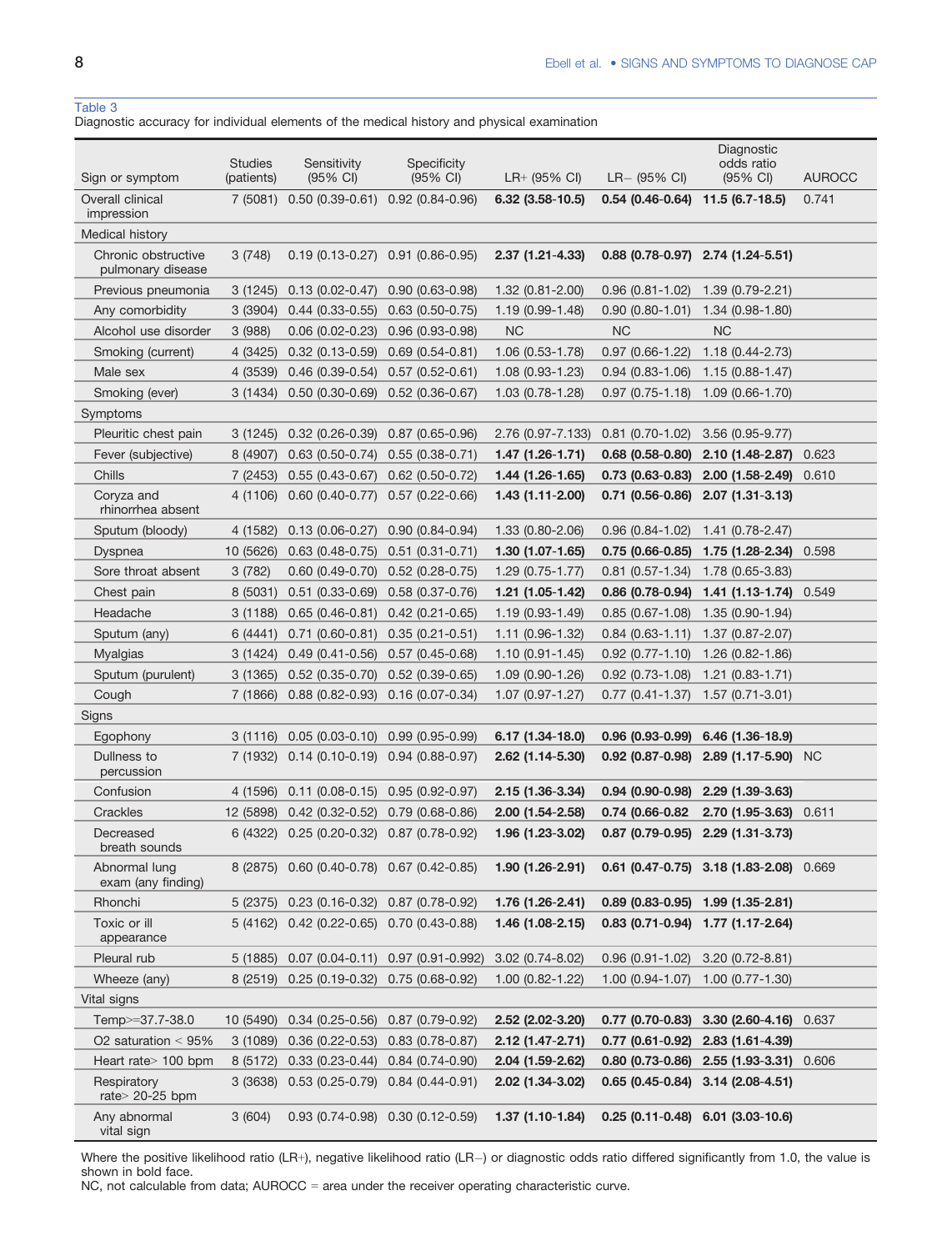



Figure 2. Summary receiver operating characteristic curve for the overall clinical impression. CXR = chest radiograph; RTI = respiratory tract infection

Figure 3. Summary receiver operating characteristic curve for subjective fever versus measured temperature> 37.7 to 38.0°C

physicians using a lower threshold for diagnosing CAP to achieve a higher sensitivity, so appropriate patients can be referred to the ED for further evaluation.

While guidelines recommend a CXR to confirm the diagnosis of CAP before initiating therapy, $^{21}$  not all patients with acute cough should receive a CXR. Also, CXRs may not be readily available outside of the ED setting or in low resource settings. The presence of an overall clinical impression suggesting CAP (LR+ = 6.3, 95% CI = 3.6 to 10.5), egophony (LR+ = 6.2, 95%  $CI = 1.3$  to 18.0), dullness to percussion  $(LR + = 2.6, 95\% \text{ CI} = 1.1 \text{ to } 5.3)$ , and measured fever (LR+ = 2.5, 95% CI = 2.0 to 3.2) were all moderately useful for increasing the likelihood of CAP and could prompt a clinician to order a radiograph in a patient with acute cough. Only a single clinical finding had a LR– less than 0.5 (absence of any abnormal vital sign), while the past medical history and comorbidities were of relatively little diagnostic value.

Combinations of symptoms were not generally studied, other than any abnormal lung finding  $(LR+$ 1.9, 95% CI = 1.3 to 2.9; LR  $- = 0.61$ , 95% CI = 0.47 to 0.75) and any abnormal vital sign (LR+ =  $1.4$ , 95% CI = 1.1 to 1.8; LR –  $= 0.25$ , 95% CI = 0.11 to 0.48). Thus, normal vital signs provide reassurance that CAP is less likely, and we showed in a previous systematic review that the combination of normal vital signs and normal lung examination has a negative likelihood ratio of  $0.1$  for  $CAP$ .<sup>5</sup> The combination of normal vital signs and a normal lung examination would reduce the likelihood of CAP to approximately 0.5% given a prevalence of 5%, 1% given a prevalence of 10%, and 2% given a prevalence of 20%, obviating the need for a chest x-ray in most patients. On the other hand, an abnormal overall clinical impression or the presence of egophony would increase the likelihood of CAP to 25% given a prevalence of 5%, 36% given a prevalence of 10%, and 56% given a probability of 20%, situations in which a chest x-ray (and possibly empiric therapy) would be appropriate for most patients. The excellent test characteristics of the overall clinical impression mean that experienced ED and primary care physicians can trust their overall judgment of the likelihood of pneumonia and value it is a diagnostic test. It is also an important message for physicians that we should not rely too much on the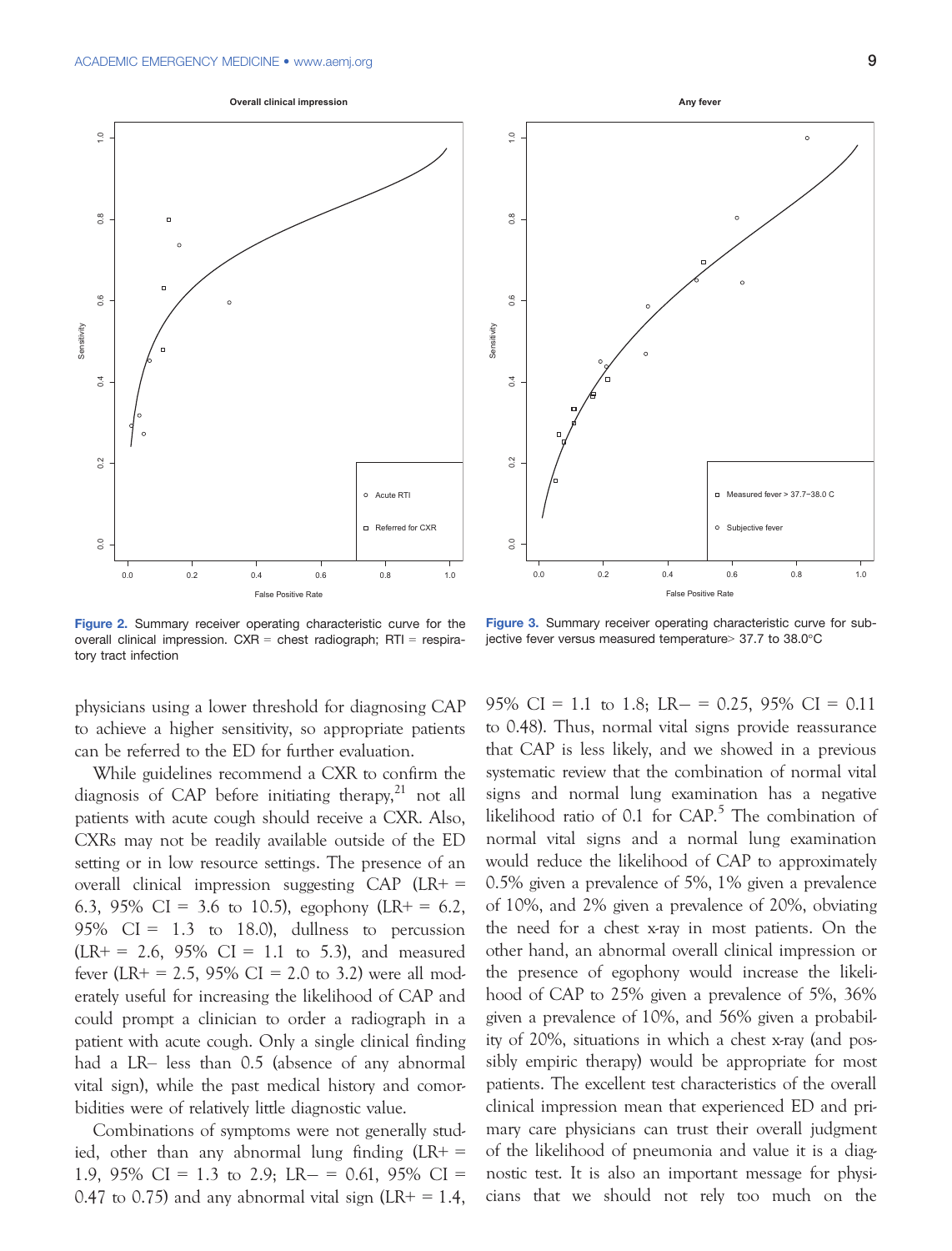absence of individual physical findings such as egophony, dullness to percussion, crackles, decreased breath sounds, or rhonchi, which all have summary estimates of the LR– between 0.74 and 0.96.

Knowing how to best use signs and symptoms can help physicians avoid inappropriate antibiotic use. Those with normal vitals and a normal lung examination (in the absence of other bacterial infections such as streptococcal pharyngitis or acute otitis media, which are easily ruled out) should not receive antibiotics. Knowing that the likelihood of CAP is extremely low can bolster the confidence of physicians not to prescribe an antibiotic. For those at increased risk of CAP based on the overall clinical impression or the presence of one or more signs, a negative CXR can again provide confidence not to prescribe antibiotics. By targeting CXR, we also avoid its overuse.

An open question is the degree of statistical independence of individual signs, symptom, vital signs, and the CRP. In a previous study by van Vugt and colleagues, $^{22}$  the presence of crackles, diminished vesicular breathing, tachycardia, fever, the absence of rhinorrhea, and elevated CRP were all independent predictors of CAP, suggesting that CRP provides diagnostic value in addition to that of the physical examination.

Van Vugt et al.<sup>22</sup> also identified several clinical prediction rules for the diagnosis of CAP, but none performed particularly well as measured by the AUROCC either in the study population in van Vugt et al. or in a small validation study by Graffelman et al.<sup>23</sup> Van Vugt and colleagues<sup>22</sup> have proposed their own clinical prediction rule based on the largest study to date, but it has yet to be prospectively validated. It would also be worth exploring novel modeling strategies such as artificial neural networks or fast and frugal trees, as well as a two-stage process for clinical diagnosis. For example, those with normal vital signs and normal examination can be excluded at stage 1, in stage 2 a clinical prediction rule used to identify those at high risk for CAP who should all undergo CXR, and in a moderate-risk group where clinicians would use their judgement and other sources of information.

In the past 2 years, our group has now performed a set of four related systematic reviews on the diagnosis of CAP. We conclude that the overall clinical impression is a valuable diagnostic tool, with accuracy similar to that of clinical prediction rules.<sup>6</sup> Most of the studies in that review included experienced

clinicians rather than trainees. How to best teach this skill of "clinical gestalt," how many exposures to patients with acute respiratory illness are needed to develop it, and how to best integrate it with other information remain to be determined. The same questions apply to egophony, which had the highest  $LR + but which not all physicians may be comfortable$ eliciting. We also concluded that patients with normal lung findings and normal vital signs are very unlikely to have CAP  $(LR - = 0.1)^5$  Finally, CRP is moderately accurate for the diagnosis of CAP (AUROCC = 0.82; M.H. Ebell, submitted for publication) and has also been shown to be a tool that can reduce inappropriate antibiotic use.24–<sup>26</sup>

# STRENGTHS AND LIMITATIONS

Strengths of the current study include a comprehensive literature search, the generally good methodologic quality of included studies, and the use of contemporary bivariate meta-analysis. Limitations include heterogeneity in clinical settings and countries, differences in the inclusion criteria, and a failure to define what is abnormal for a sign or symptom. In addition, some signs and symptoms such as the overall clinical impression had likelihood ratios with relatively wide CIs (LR+ = 6.3, 95% CI = 3.6 to 10.5). While there was a fairly broad range of prevalence of CAP in the included studies, this should not impact sensitivity, specificity, or LRs, which are characteristics of the test. Finally, all studies used chest radiography as the reference standard, which is imperfect. In one study of 2,251 patients who received both CXR and CT, 97% of patients had pneumonia diagnosed on both studies, and only 3% had pneumonia only seen on  $CT<sup>27</sup>$ 

#### **CONCLUSION**

In conclusion, while the history and physical examination is important, only a few key signs and symptoms significantly change the underlying likelihood of community-acquired pneumonia. The probability of community-acquired pneumonia is appreciably increased by an overall clinical impression suggesting community-acquired pneumonia, egophony, dullness to percussion, and measured temperature, while it is significantly decreased by the absence of abnormal vital signs or (from a previous study) the combination of abnormal vital signs and a normal lung examination.<sup>5</sup> Clinical education should focus on teaching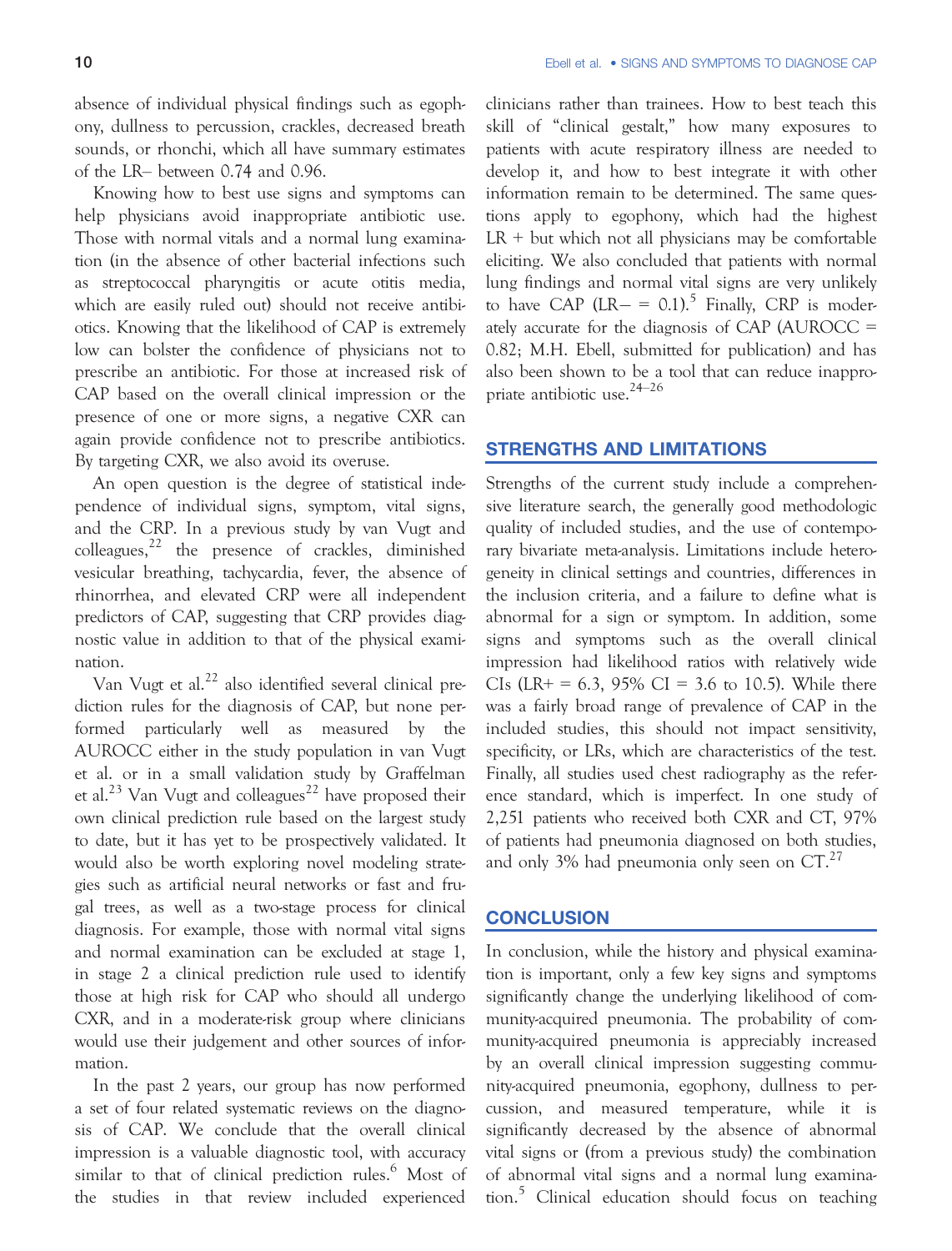high-value elements of the examination such as egophony or dullness on percussion and on providing sufficient clinical examples of acute cough to hone the overall clinical impression. Future research should be performed to validate promising clinical prediction rules and to integrate signs, symptoms, and point-ofcare tests such as C-reactive protein and to explore novel approaches to the development and validation of these rules.

### **References**

- 1. Antimicrobial Resistance Posing Growing Health Threat. Available at: [http://www.cdc.gov/media/releases/2011/](http://www.cdc.gov/media/releases/2011/p0407_antimicrobialresistance.html) [p0407\\_antimicrobialresistance.html.](http://www.cdc.gov/media/releases/2011/p0407_antimicrobialresistance.html) Accessed Mar 30, 2020.
- 2. Fleming-Dutra KE, Hersh AL, Shapiro DJ, et al. Prevalence of inappropriate antibiotic prescriptions among US ambulatory care visits, 2010–2011. JAMA 2016;315:1864–73.
- 3. Joint Commission. Antimicrobial Stewardship Tools. 2015. Available at: [http://www.jointcommission.org/topic](http://www.jointcommission.org/topics/hai_portal_external_resources_antimicrobial_stewardship.aspx) [s/hai\\_portal\\_external\\_resources\\_antimicrobial\\_stewa](http://www.jointcommission.org/topics/hai_portal_external_resources_antimicrobial_stewardship.aspx) [rdship.aspx.](http://www.jointcommission.org/topics/hai_portal_external_resources_antimicrobial_stewardship.aspx) Accessed Mar 30, 2020.
- 4. Little P, Rumsby K, Kelly J, et al. Information leaflet and antibiotic prescribing strategies for acute lower respiratory tract infection: a randomized controlled trial. J Am Med Assoc 2005;293:3029–35.
- 5. Marchello CS, Ebell MH, Dale AP, Harvill ET, Shen Y, Whalen CC. Signs and symptoms that rule out community-acquired pneumonia in outpatient adults: a systematic review and meta-analysis. J Am Board Fam Med 2019;32:234–47.
- 6. Dale AP, Marchello C, Ebell MH. The accuracy of the overall clinical impression for the diagnosis of pharyngitis, sinusitis, and pneumonia: a meta-analysis. Br J Gen Pract 2019;69:e444–53.
- 7. Ebell MH, Bentivegna M, Cai X, Hulme C, Kearney M. Accuracy of biomarkers for the diagnosis of adult communityacquired pneumonia: a meta-analysis. Acad Emerg Med 2020; 27:195–206.
- 8. Metlay JP, Kapoor WN, Fine MJ. Does this patient have community-acquired pneumonia? Diagnosing pneumonia by history and physical examination. JAMA 1997;278:1440–5.
- 9. Müller B, Harbarth S, Stolz D, et al. Diagnostic and prognostic accuracy of clinical and laboratory parameters in community-acquired pneumonia. BMC Infect Dis 2007;7:10.
- 10. Whiting PF, Rutjes AW, Westwood ME, et al. QUADAS-2: a revised tool for the quality assessment of diagnostic accuracy studies. Ann Intern Med 2011;155:529–36.
- 11. Reitsma JB, Glas AS, Rutjes AW, Scholten RJ, Bossuyt PM, Zwinderman AH. Bivariate analysis of sensitivity and specificity produces informative summary measures in diagnostic reviews. J Clin Epidemiol 2005;58:982–90.
- 12. Melbye H, Straume B, Aasebo U, Brox J. The diagnosis of adult pneumonia in general practice. The diagnostic value of history, physical examination and some blood tests. Scand J Prim Heal Care 1988;6:111–7.
- 13. Moberg AB, Taleus U, Garvin P, Fransson SG, Falk M. Community-acquired pneumonia in primary care: clinical assessment and the usability of chest radiography. Scand J Prim Heal Care 2016;34:21–7.
- 14. Doebler P. mada: Meta-Analysis of Diagnostic Accuracy. R package version 0.5.8. 2017. Available at: [https://cran.r](https://cran.r-project.org/package=mada)[project.org/package](https://cran.r-project.org/package=mada)=mada. Accessed Mar 30, 2020.
- 15. Melbye H, Straume B, Aasebøs U, Dale K. Diagnosis of pneumonia in adults in general practice relative importance of typical symptoms and abnormal chest signs evaluated against a radiographic reference standard. Scand J Prim Health Care 1992;10:226–33.
- 16. Moore M, Stuart B, Little P, et al. Predictors of pneumonia in lower respiratory tract infections: 3C prospective cough complication cohort study. Eur Respir J 2017;50: pii:1700434.
- 17. Singal BM, Hedges JR, Radack KL. Decision rules and clinical prediction of pneumonia: evaluation of low-yield criteria. Ann Emerg Med 1989;18:13–20.
- 18. Tape TG, Heckerling PS, Ornato JP, Wigton RS. Use of clinical judgment analysis to explain regional variations in physicians' accuracies in diagnosing pneumonia. Med Decis Mak 1991;11:189–97.
- 19. Gennis P, Gallagher J, Falvo C, Baker S, Than W. Clinical criteria for the detection of pneumonia in adults: guidelines for ordering chest roentgenograms in the emergency department. J Emerg Med 1989;7:263–8.
- 20. Dale AP, Marchello C, Ebell MH. Clinical gestalt to diagnose pneumonia, sinusitis, and pharyngitis: a meta-analysis. Br J Gen Pract 2019;69:e444–53.
- 21. Metlay JP, Waterer GW, Long AC, et al. Diagnosis and treatment of adults with community-acquired pneumonia. An official clinical practice guideline of the American Thoracic Society and infectious diseases Society of America. Am J Respir Crit Care Med. 2019;200:e45–67.
- 22. van Vugt SF, Broekhuizen BD, Lammens C, et al. Use of serum C reactive protein and procalcitonin concentrations in addition to symptoms and signs to predict pneumonia in patients presenting to primary care with acute cough: diagnostic study. BMJ 2013; 346:f2450.
- 23. Graffelman AW, Le Cessie S, Knuistingh Neven A, Willemssen FE, Zonderland HM, Van Den Broek PJ. Can history and exam alone reliably predict pneumonia? J Fam Pract 2007;56:465–70.